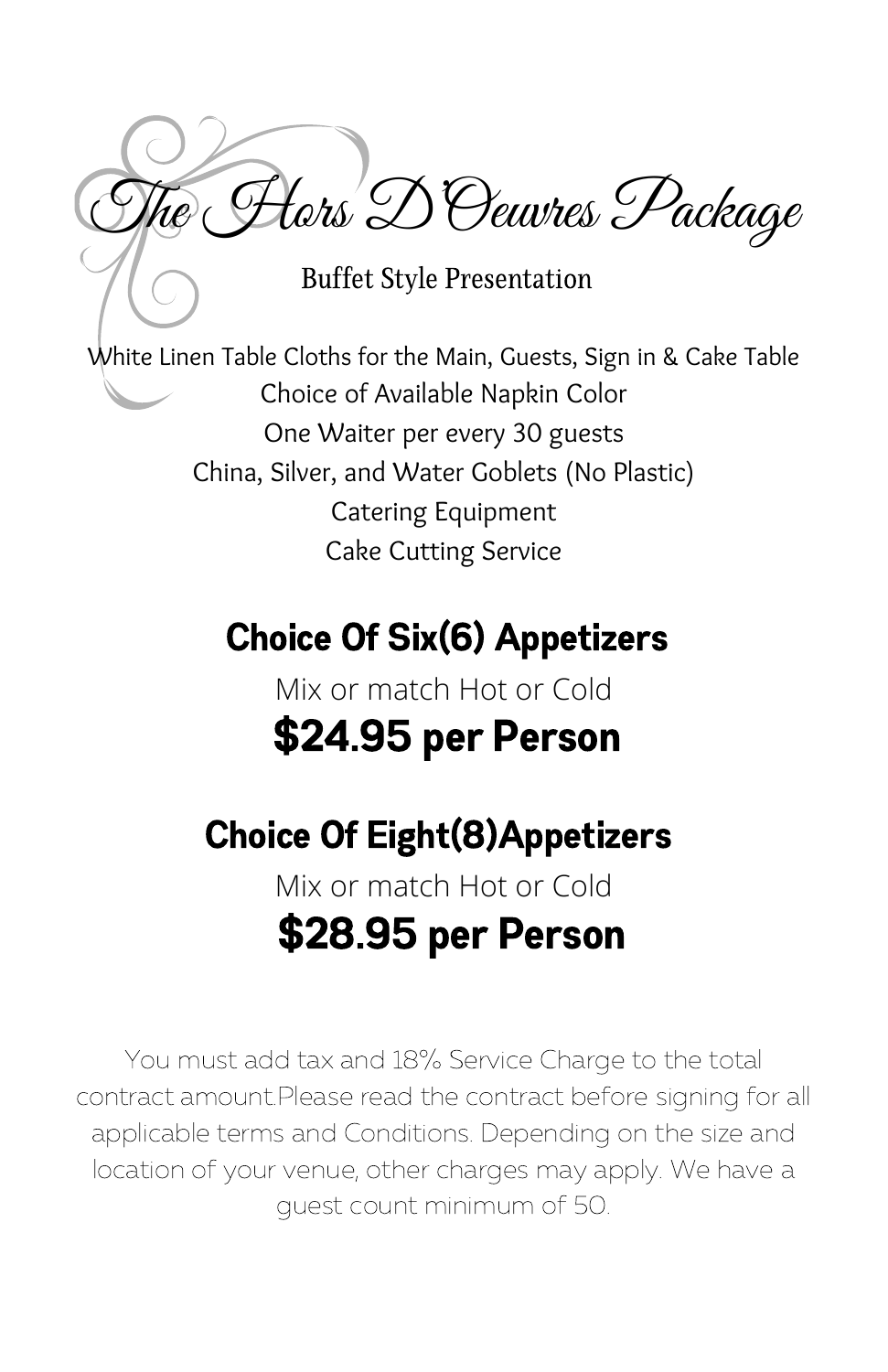The Pearl Packag

Buffet Style Presentation

White Linen Table Cloths for the Main, Guests, Sign in and Cake Tables Choice of Available Napkin Color One Waiter per every 30 guests China, Silver, and Water Goblets (No Plastic) Catering EquipmentCake Cutting Service

Two (2) Butler Passed Appetizers

Bread Rolls and Butter Choice of any one (1) Regular Salad Choice of any two (2) Regular Entrees Choice of any one (1) Side Choice of any one (1) Vegetable

Complimentary Coffee and Tea Station

## \$29.95 per person

You must add tax and 18% Service Fee to the total contract amount. Please read the contract before signing for all applicable terms and Conditions. Depending on the size and location of your venue, other charges may apply. We have a guest count minimum of 50.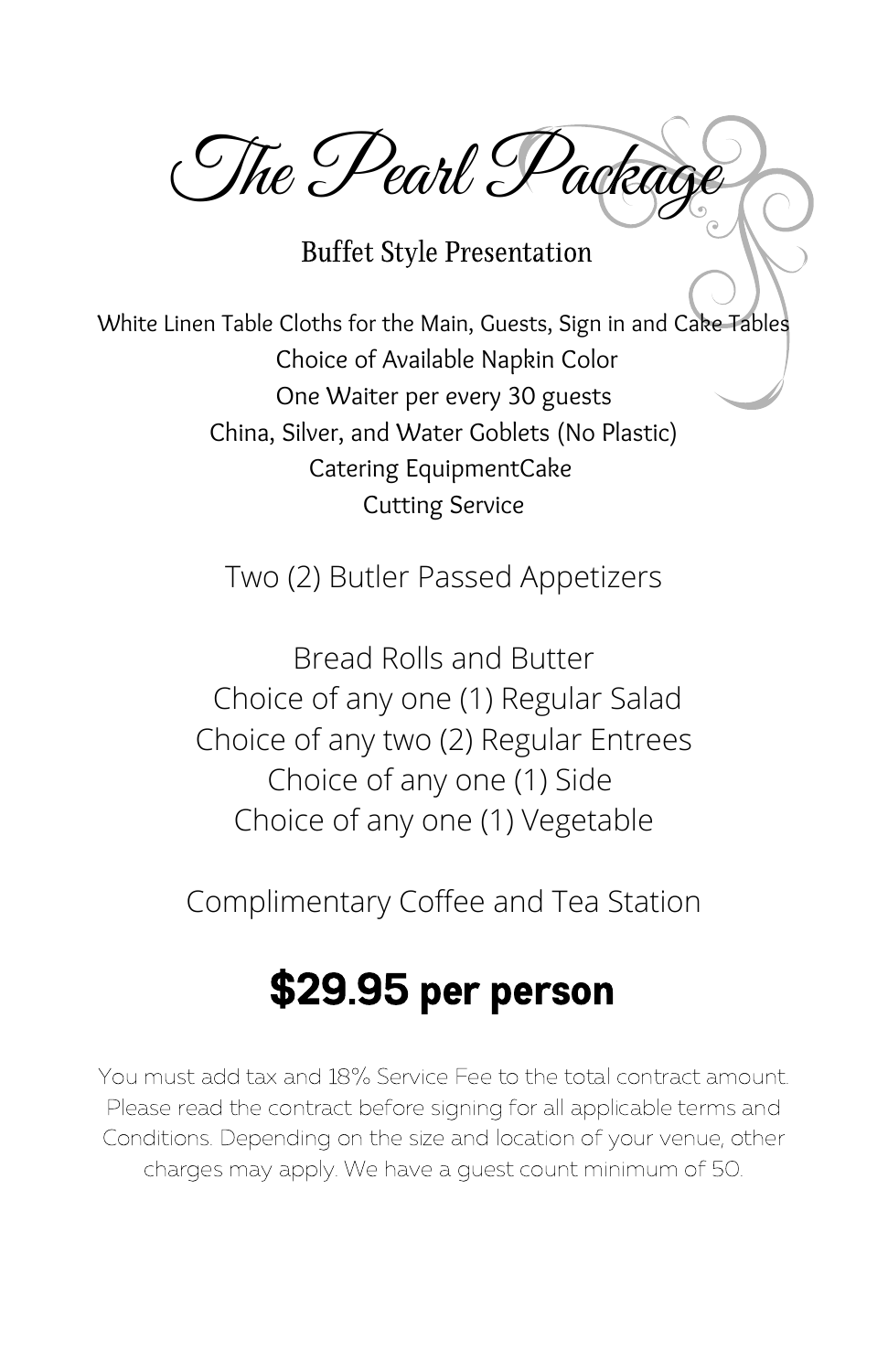Deluxe Package

Buffet Style Presentation

White Linen Table Cloths for the Main, Guests, Sign in and Cake Tables Choice of Available Napkin Color One Waiter per every 30 guests China, Silver, and Water Goblets (No Plastic) Catering Equipment

(2) Two Butler Passed Appetizers

Bread Rolls and Butter Choice of any two (2) Regular Salads Choice of any two (2) Regular Entrees Choice of any two (2) Sides Choice of any two (2) Vegetables

Complimentary Coffee and Tea Station

## \$32.95 per person

You must add tax and 18% Service Fee to the total contract amount. Please read the contract before signing for all applicable terms and Conditions. Depending on the size and location of your venue, other charges may apply. We have a guest count minimum of 50.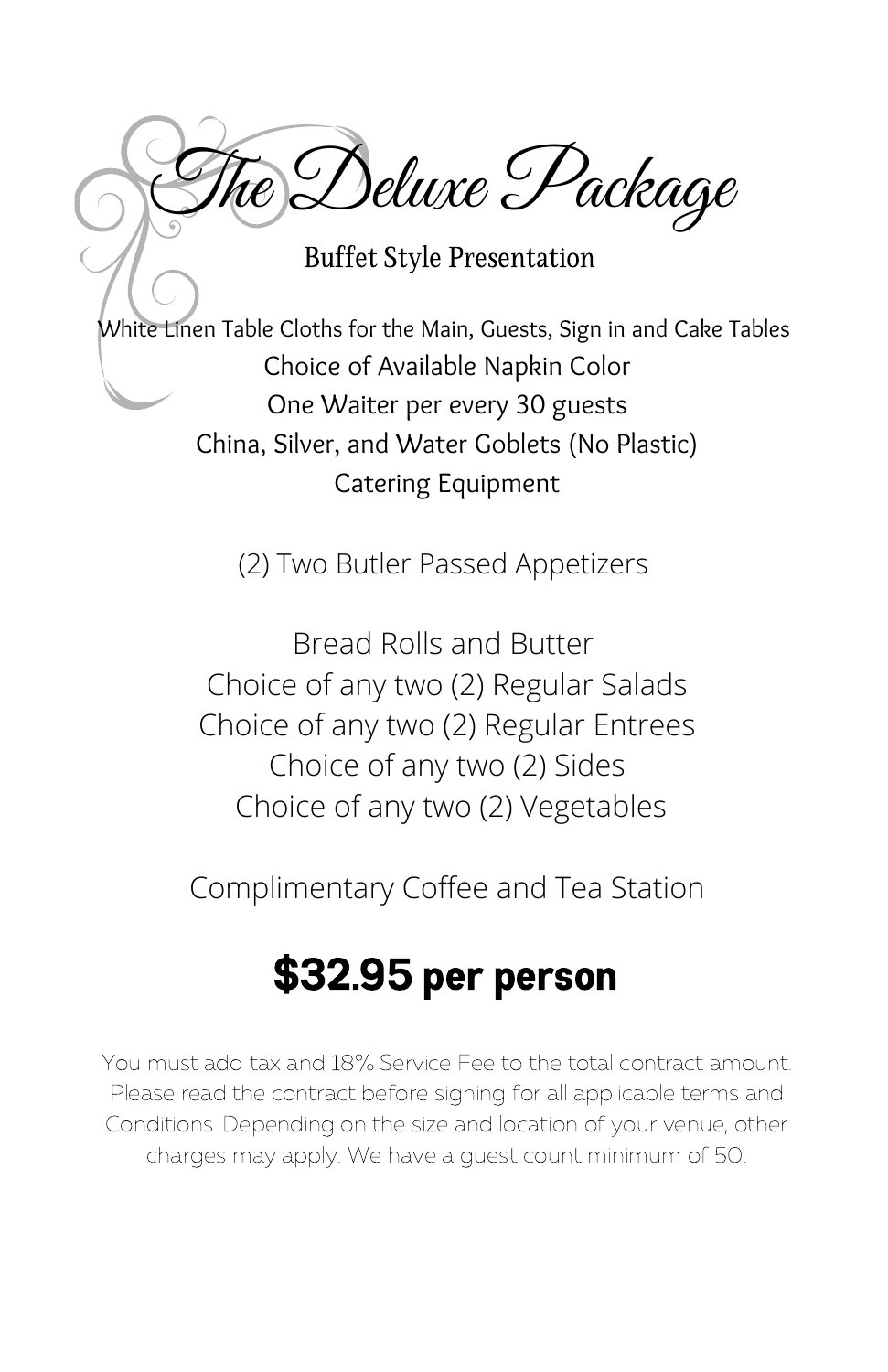The Silver Package

Buffet Style Presentation

White Linen Table Cloths for the Main, Guests, Sign in &Cake Tables Choice of Available Napkin Color One Waiter per every 30 guests China, Silver, Water Goblets, and Champagne Flute (No Plastic) Catering Equipment Cake Cutting Service

Complementary Asti Spumante Toast or Sparkling Cider Toast

(3) Butler Passed Appetizers

Bread Rolls and Butter Choice of any two (2) Regular Salad Choice of any two (2) Regular Entrees Choice of any two (2) Side Choice of any two (2) Vegetable

Complimentary Coffee and Tea Station

## \$36.95 per person

You must add tax and 18% Service Fee to the total contract amount. Please read the contract before signing for all applicable terms and Conditions. Depending on the size and location of your venue, other charges may apply. We have a guest count minimum of 50.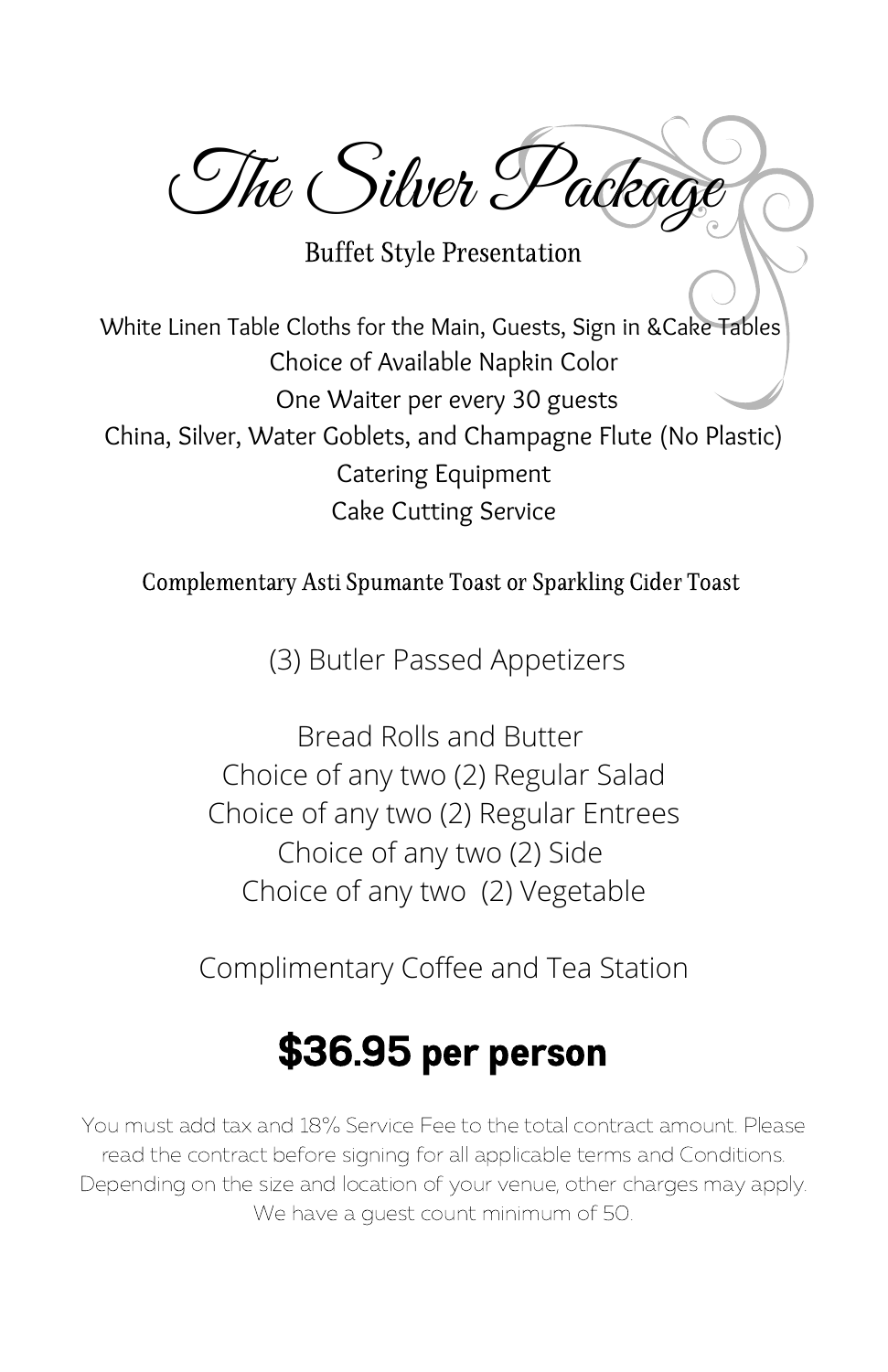The Gold Package

Sit-Down Dinner Presentation

White Linen Table Cloths for the Main, Guests, Sign in &Cake Tables Choice of Available Napkin Color One Waiter per every 30 guests China, Silver, Water Goblets, and Champagne Flute (No Plastic) Catering Equipment Cake Cutting Service

#### Complementary Asti Spumante Toast or Sparkling Cider Toast

(4) Butler Passed Appetizers

Bread Rolls and Butter Choice of any one (1) Regular Salad Choice of any two (2) Regular Entrees Choice of any one (1) Side Choice of any one (1) Vegetable

Complimentary Coffee Table Service Complimentary Tea Station

# \$42.95 per person

You must add tax and 18% Service Fee to the total contract amount. Please read the contract before signing for all applicable terms and Conditions. Depending on the size and location of your venue, other charges may apply. We have a guest count minimum of 50.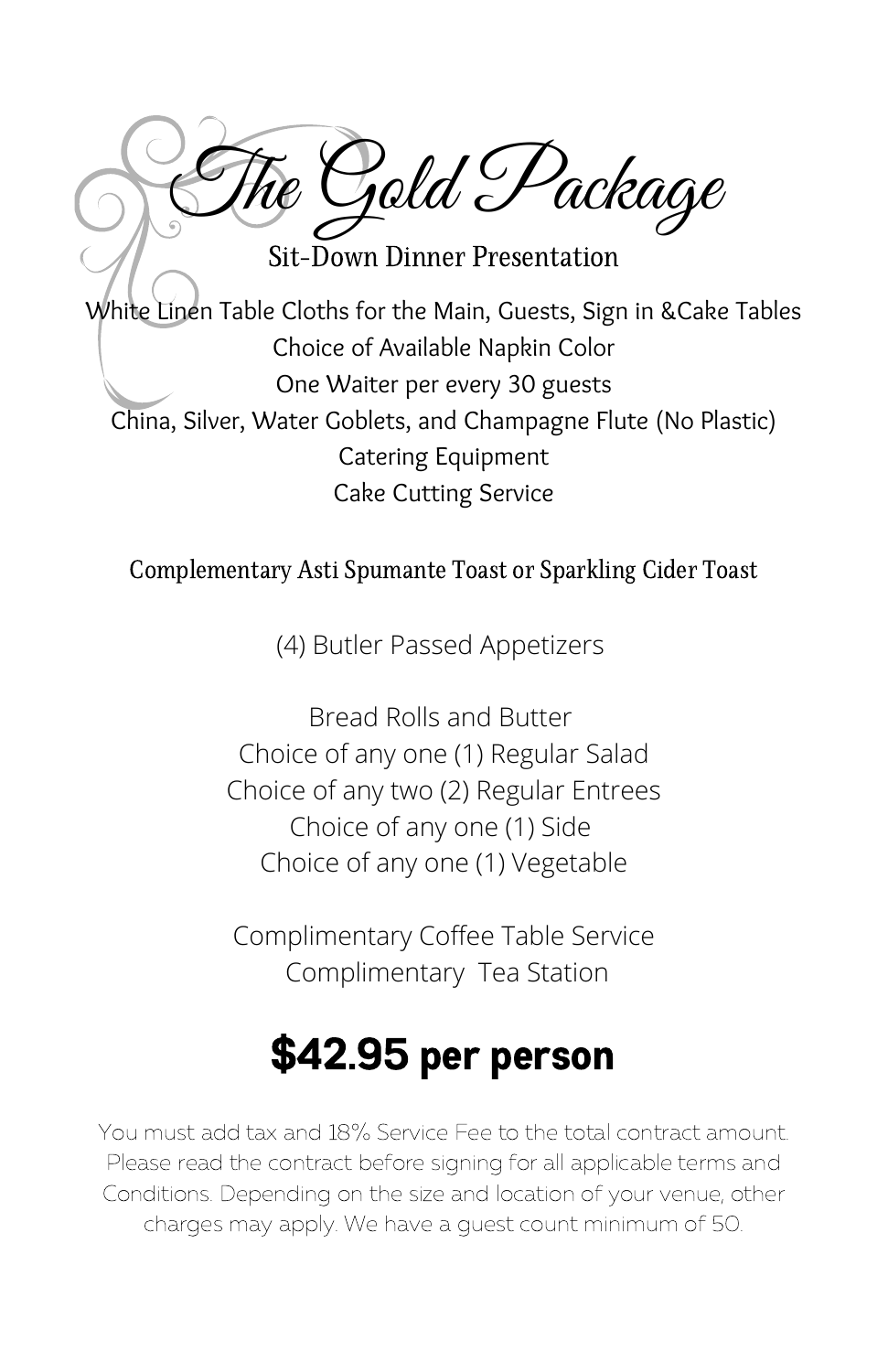

## Hors D'Oeuvres Hot Selections

**Meatballs** Mini Beef Wellingtons Cheese Puffs Crab Ranggon Spring Rolls Pot Stickers Chicken Satay Chicken Brochettes Chicken wrapped in Bacon Chicken Tempura Corn Fritters Conch Fritters Baked Brie and Rapsberry Spanakopita

Cream Cheese Paselistos

Papa Rellenas **Croquettes** Shrimp Scampi Bacon wrapped Shrimp Coconut Shrimp Crab Cakes Jalapeno Popper Latkes (Potato Pancakes) Scallops wrapped in Bacon Lamb Chop Lollipops \* Fried Wontons Escargot in Cruet Pigs in a Blanket Fried Mozzarella Dates wrapped in Bacon

#### Cold selections

Bruschetta Cream Cheese & Salmon Deviled Eggs Tea Sandwiches Shrimp Cocktail Hummus Spinach Dip Cheese Vol au Vents

Cheese & Fruit Mirror Veggie Mirror & Dips Sushi Rolls \* Ceviche Stuffed Grape Leaves Stuffed Grape Tomatoes Pate Mussels

Asparagus Tips wrapped in Proscuito

#### $*$  Available at an Upcharge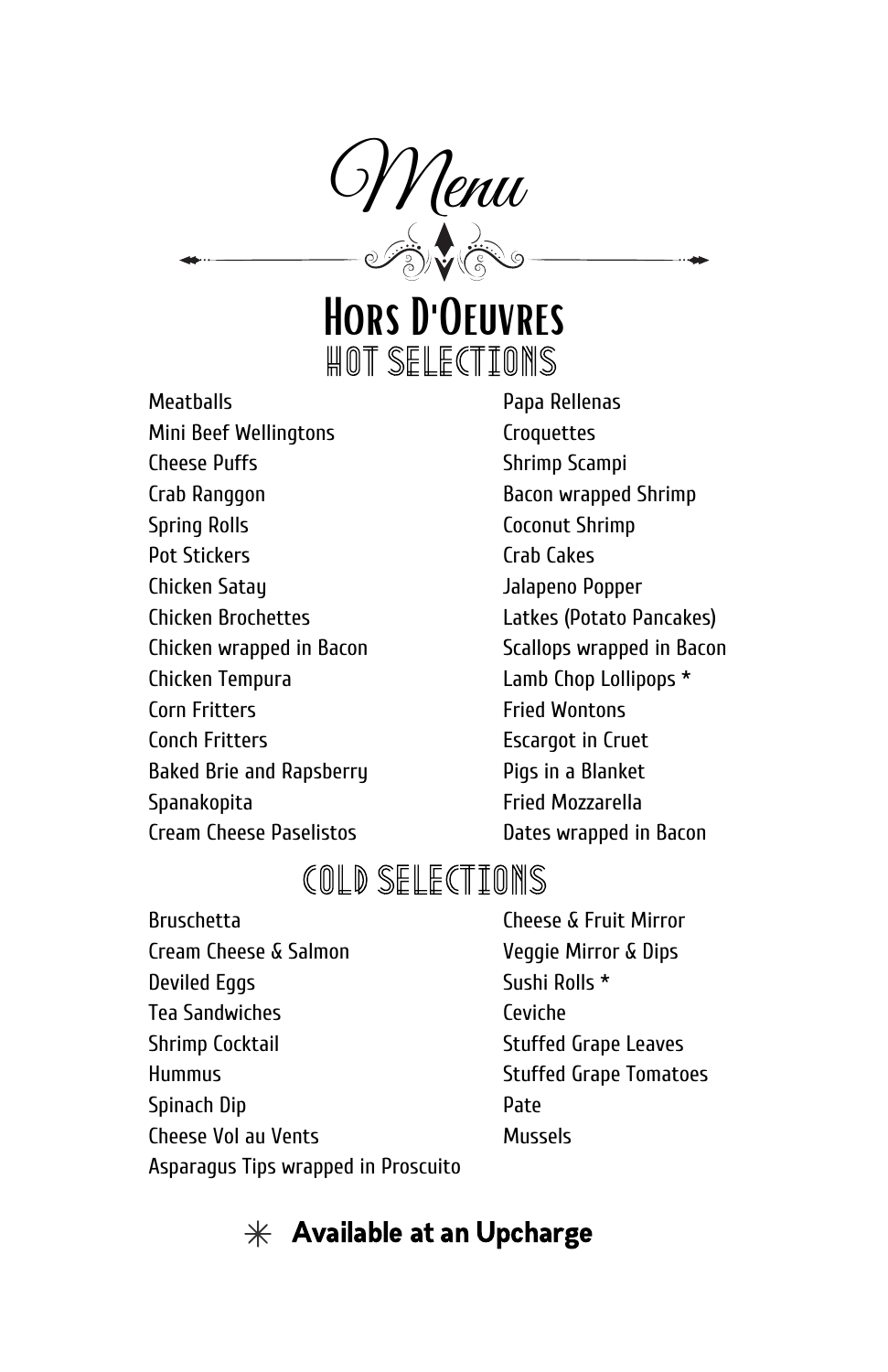# Entree Selection

#### **BEEF**

Roast Beef Prime Rib \* Beef Tenderloin \* Filet Mignon \* Beef Wellington \* N.Y. Strip Steak Pepper Steak Tenderloin Tips Gaucho Steak

London Broil Beef Burgundy Beef Teriyaki Churrasco Veal Scaloppini \* Veal Parmesan \* Veal Chops \* Beef Stroganoff

### **POULTRY**

Chicken Scampi Grilled Chicken Breast Mango Chicken Hawaiian Chicken Chicken Marsala Chicken Madeira Chicken Supreme Honey Ginger Chicken Chicken Parmesan Chicken Alfredo Chicken Teryaki Apple & Raisin Stuffed Chicken

Chicken Cordon Bleu Chicken Kiev Greek Chicken Chicken Florentine Southern Fried Chicken Pollo Italiano Sweet & Sour Chicken BBQ Chicken Rosemary Chicken Lemon Pepper Chicken Mojo Chicken

#### Pork

Whole Hog \* Pulled Pork Picnic Shoulder Stuffed Pork Chop Pork Loin Baby Back Ribs \* Virginia Ham Hawaiian Ham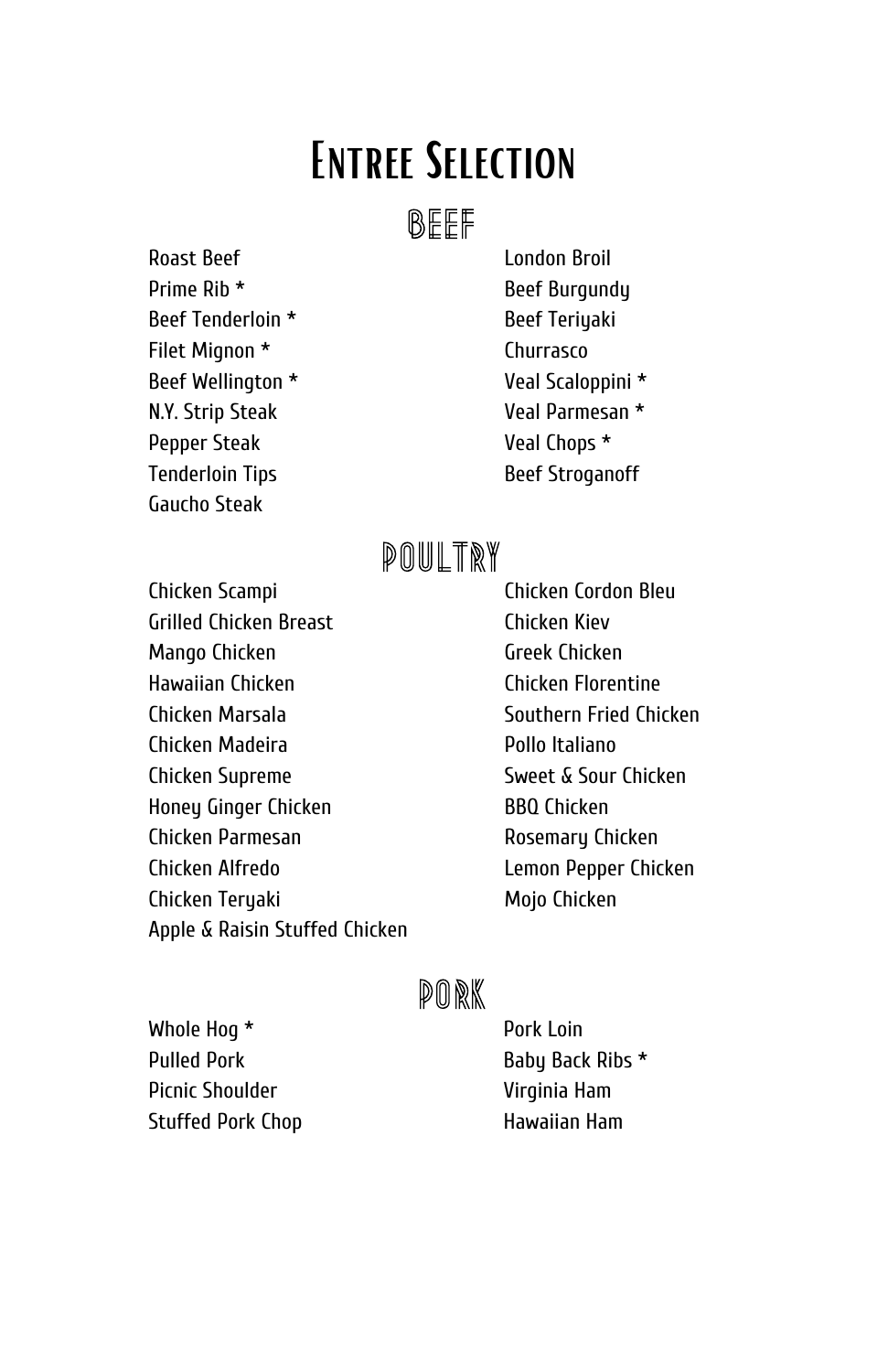# Entree Selection

SEAFOOD

Blacken, Pan Seared, Grilled, Fried, Baked

Mahi Mahi Salmon Tilapia Flounder

Snapper \*

Grouper \*

Shrimp

Lobster \*

Catfish

Lobster Ravioli

### CASSEROLE

Lasagna ( Beef, Chicken, Vegetable) Arroz Con Pollo

Paella \* Arroz con Chorizo

#### LAMB

Leg of Lamb \* Lamb Chops \*

# Side Dishes

#### Potatoes

Red Bliss with Garlic & Dill Fire Grilled Potatoes Roasted Rosemary Potatoes Loaded Mashed Potatoes

Yukon Gold Mashed Potatoes Potatoes Au Gratin Sweet Potato Souffle Baked Sweet Potatoes

### Pasta

Bow Tie Fusilli Alfredo, Pesto, Diablo, Marinara, Bolognese, Ala Vodka

Ziti Angel Hair Linguini

### Rice

**White** Rice Pilaf Wild Fried Spanish Jasmine

Red Beans & Rice Gallo Pinto Black Beans & Rice Jamaican Island Arroz con Guandules

 $*$  Available at an Upcharge